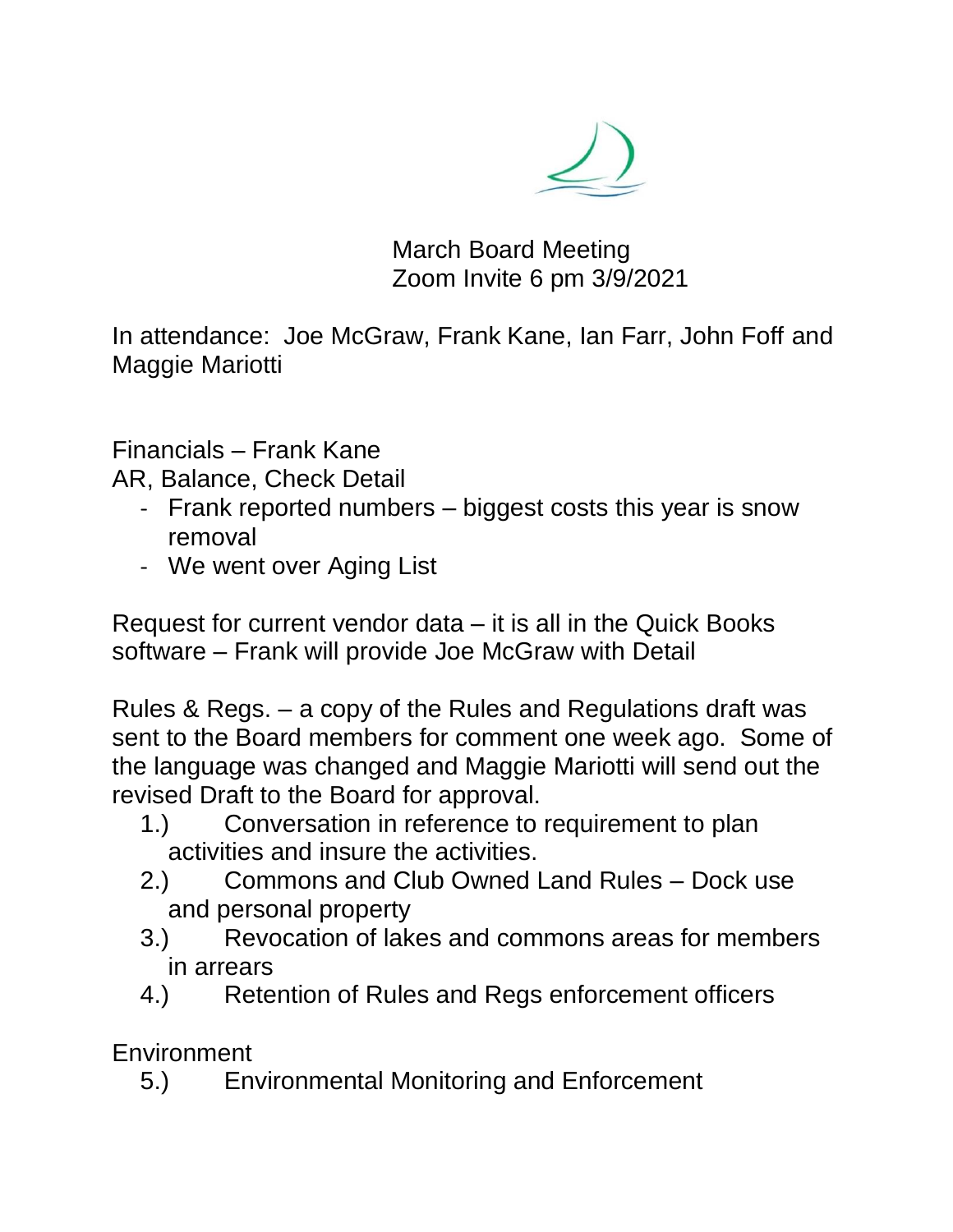- 6.) Beaver Issue
- 7.) Maple Commons Project and debris on commons debris will be cleaned up
- 8.) 2021 Tree trimming Bid Project Ian met with Don Smith (arborist) and Tony Martini to do tree work.
- Joe will need to get permission from Terzoni to get a chipper on to his property (he had requested the service)

## Roads

- 9.) Roads Tar n Chip 2021 Joe talked to Joe Farley and Brian Churi about bringing Pocono Spray Patching into the lake along with Wilmot for surface prep. Joe and Brian are doing some cost comparisons with local lake associations to make sure our costs are in line. The "S" Turn to the ballfield will be done – Maple Road will need a "crown" for the water mitigation there – East Shore Drive may need tar and chip but will be assessed after the winter
- 10.) S-Turn Project Summary of Project Frank Kane
- 11.) Maple Commons Run-off addressed by #9
- 12.) Mike Safko's ditch project addressed by #9
- 13.) Spring Road Commons will be assessed as the new properties off of West Shore Drive are developing

## **Security**

- 14.) Unmarked Boats Must be removed from Common areas by November 15<sup>th</sup>
- 15.) Final Notification to membership. Notice of sale or destruction of unclaimed items – letter will be composed and sent out to members by mail and email.

16.) Security Patrol – Determining security clearance and educational class